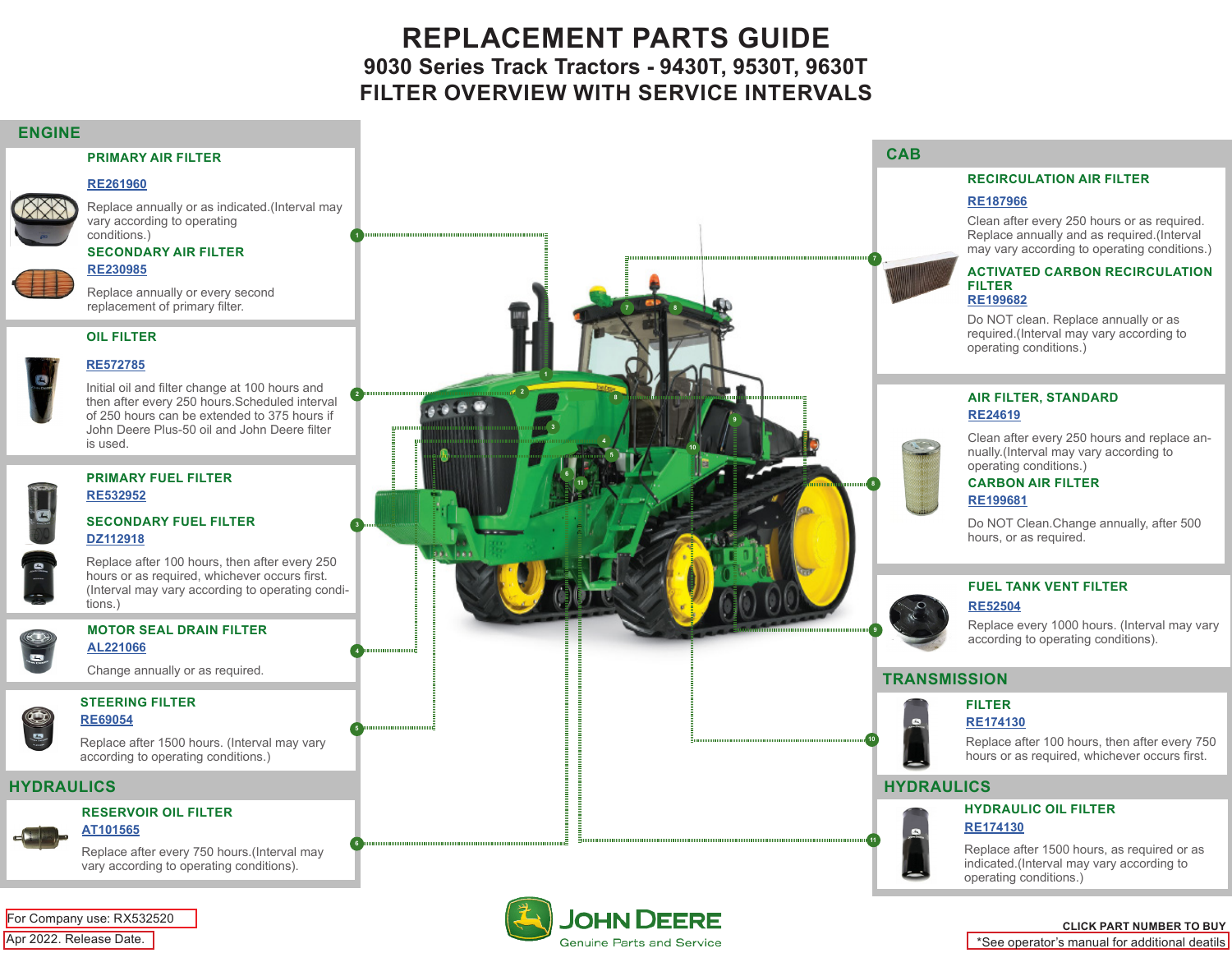# **CAPACITIES 9030 Series Track Tractors - 9430T, 9530T, 9630T**

## **CAPACITIES (Approximate):**

| <b>Fuel Tank:</b>      |                   |  |
|------------------------|-------------------|--|
| .                      | .1249 L (330 gal) |  |
| <b>Cooling System:</b> |                   |  |
| Cool-Gard™ II          |                   |  |
|                        | .53 L (14 gal)    |  |
|                        |                   |  |
| Crankcase:             |                   |  |
| $Plus-50$ ™            | .40 L (10.5 gal)  |  |
|                        | .56 L (14.8 gal)  |  |
|                        |                   |  |

| <b>Transmission / Axle-PST:</b> |  |
|---------------------------------|--|
| Hy-Gard™                        |  |
|                                 |  |
|                                 |  |
|                                 |  |

## *Hydraulic System:*

| Hy-Gard™ |  |
|----------|--|
|          |  |
|          |  |

Apr 2022. Release Date. For Company use: RX532520